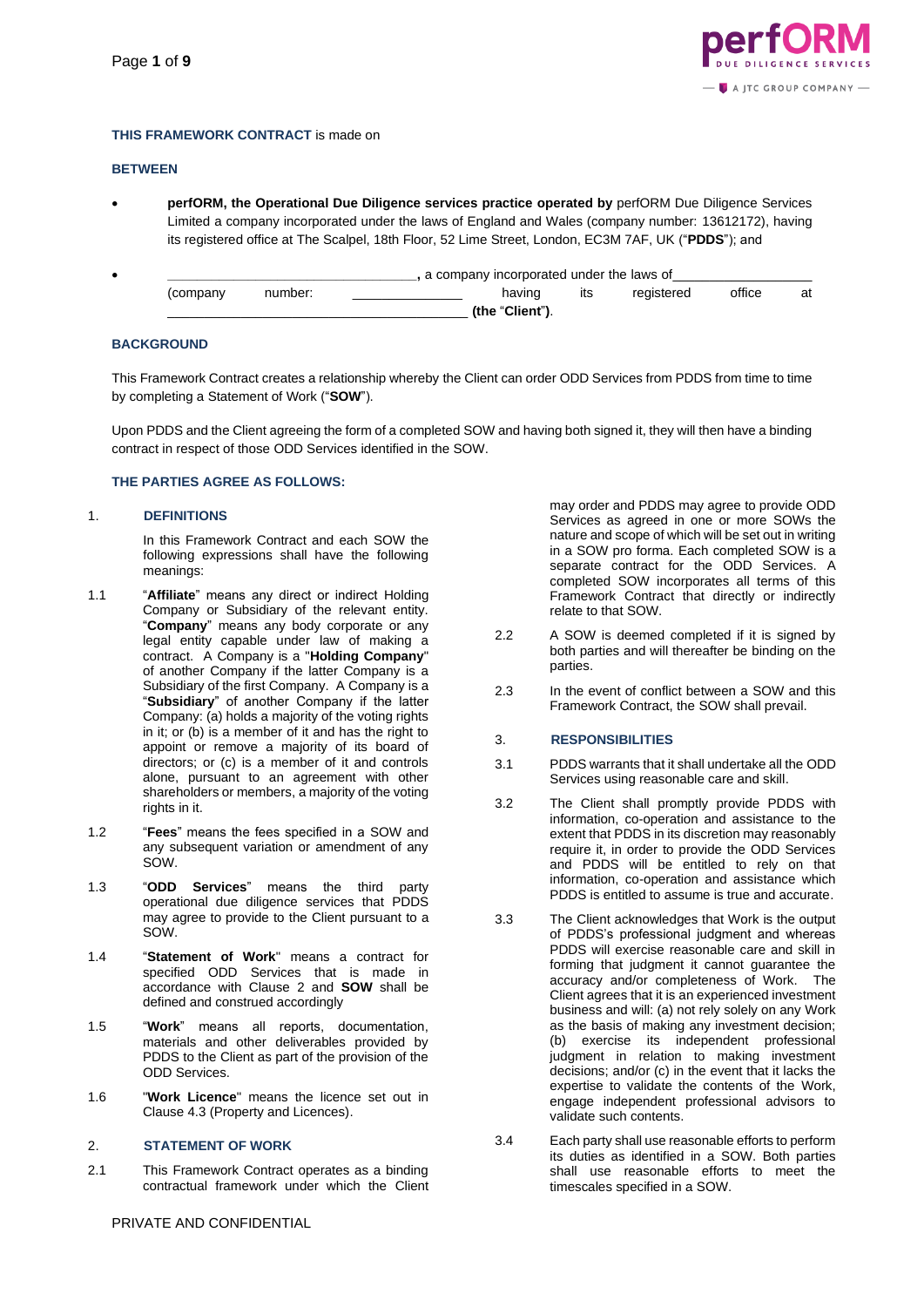A JTC GROUP COMPANY -

# 4. **PROPERTY AND LICENCES**

- 4.1 PDDS owns all copyrights, database rights, rights in inventions, patent applications, patents, trade marks, trade names, know-how, service marks,<br>design rights (whether registered or design rights (whether registered or unregistered), trade secrets, rights in confidential information and all other industrial or intellectual property rights of whatever nature for the full duration of such rights, including any extensions or renewals ("**Intellectual Property Rights**") in the Work, and to the extent that Work includes work that is identified as authored by third parties PDDS's licensors own all Intellectual Property Rights in such referenced work.
- 4.2 The Client shall (and shall procure that its Affiliates or agents shall) promptly enter into such documentation as is reasonably required by PDDS to vest ownership of any and all Intellectual Property Rights in accordance with Clause 4.1.
- 4.3 PDDS grants to the Client a non-exclusive perpetual licence to: (a) use the Work for its internal business purposes or the internal business purposes of its Holding Company or its Subsidiaries, and for the avoidance of doubt not for resupply (or otherwise making available) to third parties); and (b) make and maintain a reasonable number of back-up copies of the same; provided in each case that the Client shall preserve the integrity of such Work (and any trade marks contained therein) and shall ensure that PDDS is properly identified in each of the Work as the author and owner of such Work.
- 4.4 The Client is not entitled to modify or adapt the Work or integrate the Work into any other works, provided that the Client may reference the Work (appropriately identifying PDDS as the author), at all times in accordance with its rights of use specified at Clause 4.3
- 4.5 The Client agrees that at all times and for all purposes it will indemnify and continue to indemnify PDDS (and its officers, directors, employees, and agents) in respect of all claims, costs, demands, legal fees, and all other liabilities, arising from any actual or alleged act constituting a breach of Clause 4.3 and/or 4.4.

# 5. **PAYMENT**

- 5.1 The Fees and expenses shall be payable by the Client in accordance with a SOW and this Clause 5.
- 5.2 All Fees and expenses payable by the Client to PDDS are payable in Pounds Sterling and are exclusive of any tax, levy or similar governmental charge (including value added or sales tax) which shall be paid by the Client at the rate and in the manner prescribed by law.
- 5.3 If the Fees are payable:
	- 5.3.1 on a time and materials basis (as specified in a SOW), then the Client shall also pay any expenses reasonably incurred by PDDS in performing its duties under that SOW, including travel, accommodation, and subsistence expenses. Such Fees and expenses shall become payable monthly in arrears; or
- 5.3.2 on a fixed-price basis (as specified in a SOW), then such Fees shall become payable as specified in that SOW.
- 5.4 PDDS shall invoice the Client for the Fees and expenses as and when they become payable. The Client must pay PDDS's invoices no later than twenty-one  $(21)$  days after receipt unless otherwise specified in an SOW.
- 5.5 If any sum payable under a SOW is not paid by the last day that the Client was entitled to make payment under Clause 5.4, then (without prejudice to PDDS's other rights and remedies): (a) PDDS shall be entitled to suspend the provision of the ODD Services until the Client has paid all outstanding invoices; and (b) PDDS reserves the right to charge interest on that sum on a daily compounded basis (before as well as after any judgment) at the then prevailing rate under the Late Payment of Commercial Debts (Interest) Act 1998.
- 5.6 The Client shall not be entitled to set off any sums due from it to PDDS, against sums due to the Client from PDDS under any SOWs or any other contract.

# 6. **TERM AND TERMINATION**

- 6.1 **Framework Contract.** This Framework Contract shall commence on the date of signature by both parties of this Framework Contract and shall continue unless and until terminated by either party in accordance with this Clause 6.1 Either party shall be entitled to terminate this Framework Contract by giving to the other at any time not less than three (3) months' prior written notice.
	- 6.1.1 Termination of this Framework Contract pursuant to Clause 6.1 shall not terminate any outstanding SOW.
	- 6.1.2 On termination of this Framework Contract howsoever caused the rights and duties created by Clauses 7 (Confidential Information), 9 (Non-Solicitation), and 12 (General Provisions) shall survive and any rights of either party which arose on or before termination shall be unaffected.
- 6.2 **SOWs**. A SOW shall commence pursuant to Clause 2.2 (SOWs) and shall terminate on completion or in accordance with this Clause 6.2
	- 6.2.1 Either party shall be entitled to terminate a SOW immediately by giving to the other party not less than thirty (30) days' prior written notice.
	- 6.2.2 Either party shall be entitled to terminate a SOW immediately if the other party commits any material breach of its obligations under a SOW and fails to remedy that breach within thirty (30) days of written notice of that breach (the thirty (30) day period only applies where a breach is capable of remedy - if it is incapable of remedy, that SOW may be terminated by written notice immediately).
	- 6.2.3 Either party shall be entitled to terminate a SOW immediately if the other party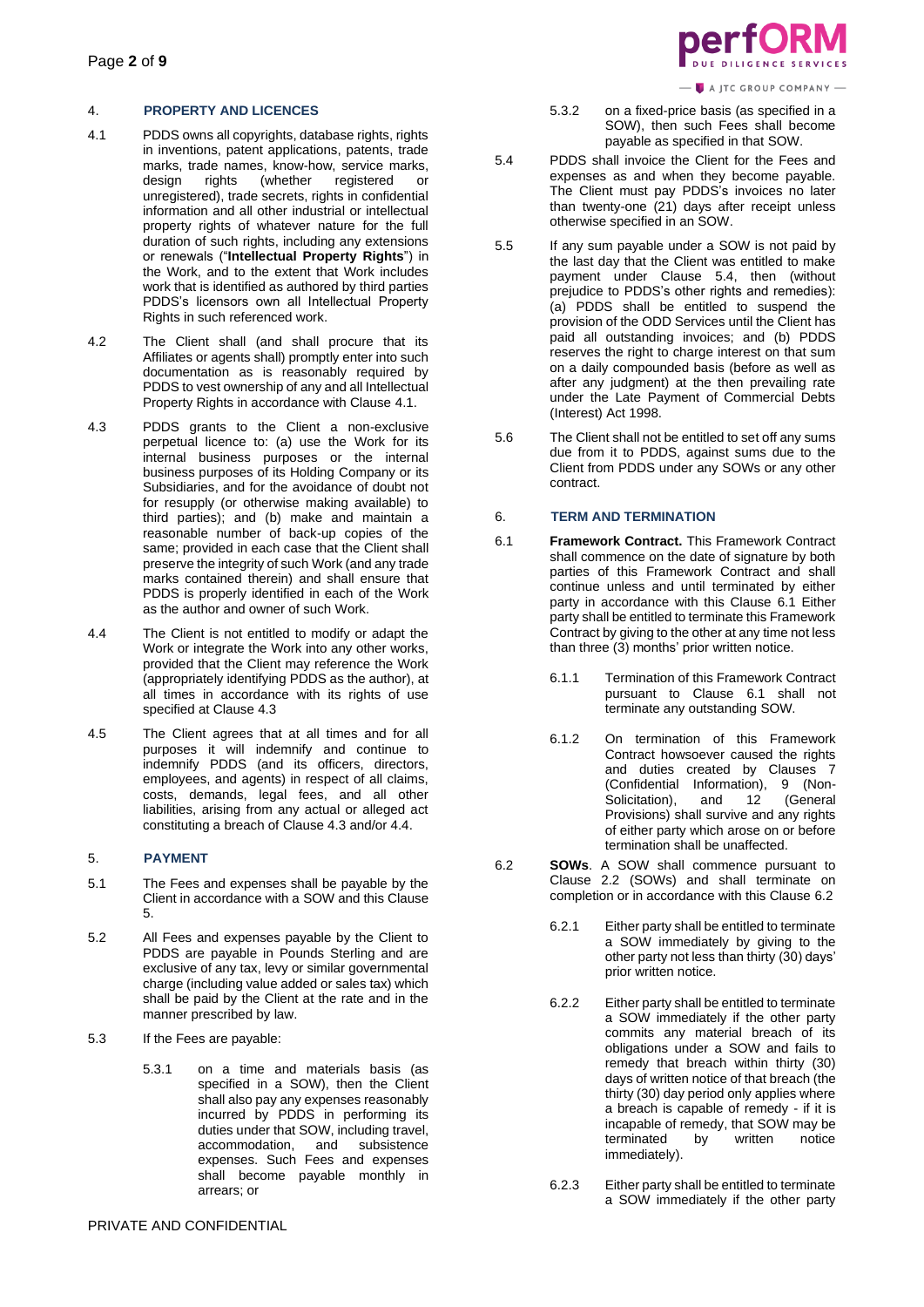has a winding up petition presented or<br>enters into liquidation whether enters into liquidation compulsorily or voluntarily (otherwise than for the purposes of amalgamation or reconstruction without insolvency) or makes an arrangement with its creditors or petitions for an administration order or has a receiver, administrator or manager appointed over any of its assets, or a court or arbiter with authority to so determine, determines that the debtor is unable to pay its debts.

- 6.3 On termination of a SOW howsoever caused: (a) the Work Licence shall remain in force ; (b) other SOWs and this Framework Contract shall be unaffected; (c) the rights and duties created by Clauses 4 (Property and Licences), 5 (Payment) (including accrued payment obligations of the Client), 6.3 (Term and Termination), 7 (Confidential Information), 8 (Liability), (SOWs) and 12 (General Provisions) shall survive; and (d) any rights of either party which arose on or before termination shall be unaffected.
- 6.4 In the event that termination of a SOW precedes completion of the ODD Services: (a) PDDS shall make such partial delivery to the Client of the ODD Services as is reasonably practicable, such ODD Services provided on an "as is" basis; and (b) if the parties had agreed to a fixed price in that SOW, PDDS shall reduce the fixed price to an amount that in its sole discretion it considers reasonably reflects both the value of the ODD Services that have been provided under that SOW and the cost to PDDS of providing such ODD Services.

# 7. **CONFIDENTIAL INFORMATION**

- 7.1 Each party that receives ("**Receiving Party**") non-public business and financial information (including without limitation the Work and the terms of this Framework Contract and/or any SOW, but excluding any Know-How) ("**Confidential Information**") from the other (or the other's Affiliates) ("**Disclosing Party**"), whether before or after the date of this Framework Contract or in connection with a SOW shall: (a) keep the Confidential Information confidential; (b) not disclose the Confidential Information to any other person other than with the prior written consent of the Disclosing Party or in accordance with Clauses 7.2 or 7.3; and (c) not use the Confidential Information for any purpose other than the performance of its obligations or its enjoyment of rights under this Framework Contract and / or a SOW ("**Permitted Purpose**"). For the purpose of this Clause 7.1, "**Know-How**" means general knowledge attained by either party pursuant to an SOW, including information and insights provided by third parties to PDDS that are not attributable to the Client.
- 7.2 The Receiving Party may disclose Confidential Information to its own, or any of its Affiliates, officers, directors, employees, agents and advisers who reasonably need to know for the Permitted Purpose (each a "**Permitted Third Party**"), provided that the Receiving Party shall remain liable to the Disclosing Party for the acts, omissions, and compliance with the terms of this Clause 7 of such Permitted Third Party as if such Permitted Third Party was the Receiving Party

```
A JTC GROUP COMPANY -
```
(and a party to this Framework Contract). The Receiving Party shall ensure that each Permitted Third Party is made aware of and complies with all the Receiving Party's obligations of confidentiality under this Clause 7.

7.3 If required by law, the Receiving Party may disclose Confidential Information to a court or regulatory authority or agency, provided that the Receiving Party shall (if legally permissible) provide advance notice to the Disclosing Party and the Receiving Party co-operates with any attempt by the Disclosing Party to obtain an order for providing for the protection in respect of such information.

# 8. **LIABILITY**

- 8.1 Neither party shall exclude or limit its liability for: (a) death or personal injury caused by its negligence; and / or (b) fraudulent misrepresentation.
- 8.2 PDDS shall not be liable for any loss of profit, loss of revenue, loss of anticipated savings, loss of goodwill, and / or loss of data.
- 8.3 The Client agrees that it will have no remedy in respect of any untrue statement or representation made to it (including those made negligently) upon which it relied in entering into any SOW and that its only remedies can be for breach of contract (unless the statement was made fraudulently).
- 8.4 PDDS's Contractual Liability to the Client shall not exceed one hundred and fifty percent (150%) of the Fees paid or payable by the Client. "**Contractual Liability**" means total aggregate liability howsoever arising under or in relation to the subject matter of a single SOW that is not: (a) unlimited by virtue of Clause 8.1; or (b) excluded pursuant to Clauses 8.2 and 8.3.
- 8.5 PDDS hereby excludes any implied condition or warranty concerning the quality or fitness for purpose of the ODD Services and / or Work, whether such condition or warranty is implied by statute or common law.
- 8.6 Neither party shall be liable for any delay or failure in performing its duties under a SOW caused by any circumstances beyond its reasonable control.

# 9. **NON-SOLICITATION**

- 9.1 During the term of this Framework Contract, neither party shall, without the prior written consent of the other, actively initiate recruitment of any employee of the other who performed (or is performing) material obligations under any SOW (excluding administrative or secretarial functions). If the restriction set forth in this Clause 9.1 is found by any court of competent jurisdiction to be unenforceable because it extends for too long a period of time or over too great a range of activities or in too broad a geographic area, it shall be interpreted to extend only over the maximum period of time, range of activities or geographic area for which it may be enforceable.
- 9.2 If a party breaches Clause 9.1, it shall pay the other party an amount equal to the last twelve (12) months' salary of the applicable individual in recognition of the value of the individual to the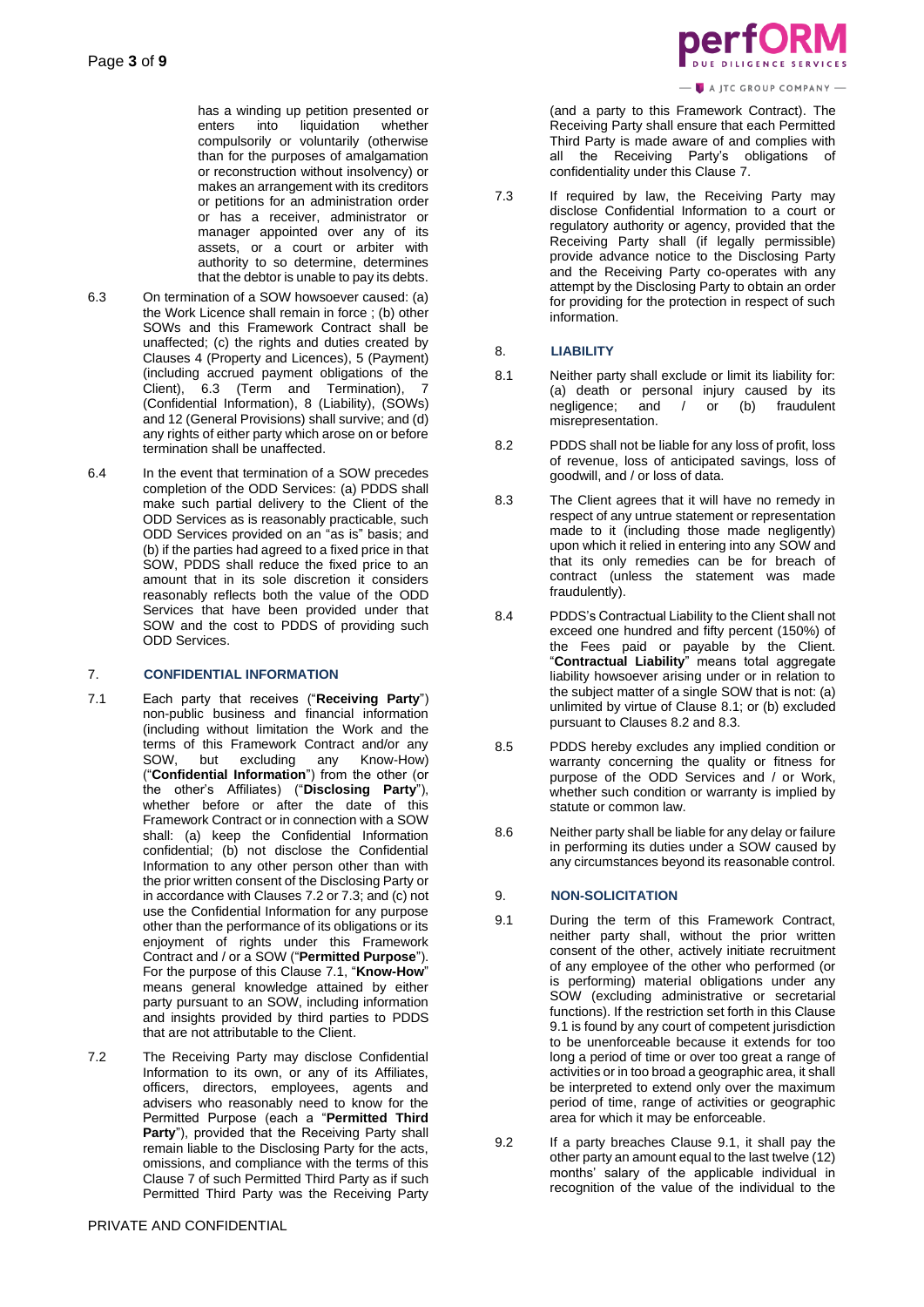other party and cost of recruiting and training a replacement. The parties agree that this sum is a genuine pre-estimate of the loss likely to be suffered by the other party in these circumstances and not a penalty. Payment of this amount shall be a party's only remedy for a breach of Clause 9.1.

# 10. **ASSIGNMENT AND SUBCONTRACTING**

- 10.1 The Client shall not assign or otherwise transfer this Framework Agreement or any SOW or any of its rights and duties thereunder without the prior written consent of PDDS, such consent not to be unreasonably withheld or delayed. PDDS shall not assign or otherwise transfer any of its duties under this Framework Agreement without the prior written consent of the Client, such consent not to be unreasonably withheld or delayed.
- 10.2 PDDS may sub-contract the performance of any of its duties under a SOW to any of its contractors.
- 10.3 The rights and liabilities of the parties hereto are binding on, and shall inure to the benefit of, the parties and their respective successors and permitted assigns.

### 11. **CHANGES**

- 11.1 **Framework Contract**. No changes to this Framework Contract shall be valid unless made in writing and signed by the authorised representatives of both parties.
- 11.2 **SOWs**. If either party wishes to request a change to a SOW at any time, it shall provide the other with written details of the change and such further information as the other party shall reasonably require. The parties may agree to the change by executing a new SOW to that effect. Subject to Clause 11.3 (Rescheduling), no changes to a SOW shall be valid unless made in accordance with this Clause 11.2.
- 11.3 **Rescheduling**. PDDS shall not unreasonably withhold its consent to the Client's request to reschedule the date or time of performance of certain ODD Services. However, given that it will not be practical for PDDS to re-schedule resources on short notice, the parties agree that: (a) if the Client gives to PDDS less than two (2) clear days' notice of such a request then the Client must pay to PDDS the full value of such booked ODD Services; (b) if the Client gives to PDDS between two (2) and five (5) clear days' notice of such a request then the Client must pay to PDDS fifty per cent (50%) of the full value of such booked ODD Services. For the purpose of this Clause 11.3, a "**day**" excludes Saturday, Sunday, and public holidays in England or any day when banks are not open for business.

### 12. **GENERAL PROVISIONS**

- 12.1 **Third Party Rights**. The parties hereby exclude to the fullest extent permitted by law any rights of third parties to enforce or rely upon any of the provisions of this Framework Contract and any SOW.
- 12.2 **Relationship**. Nothing in this Framework Contract or any SOW shall render the Client a partner or an agent of PDDS and the Client shall not purport to undertake any obligation on



A JTC GROUP COMPANY

PDDS's behalf nor expose PDDS to any liability nor pledge or purport to pledge PDDS's credit.

- 12.3 **Entire Agreement**. This Framework Contract and the SOWs supersede any prior contracts, arrangements and undertakings between the parties in relation to its subject matter and constitute the entire contract between the parties relating to the subject matter (provided that at all times each SOW incorporates, and does not supersede, the terms of this Framework Contract).
- 12.4 **Severance**. If any part of this Framework Contract or any SOW is held unlawful or unenforceable that part shall be struck out and the remainder of this Framework Contract or that SOW (as applicable) shall remain in effect.
- 12.5 **Notices**. All notices (which include invoices and correspondence) under this Framework Contract and a SOW shall be in writing and in the case of this Framework Contract shall be sent to the address of the recipient set out in this Framework Contract or to such other address as the recipient may have notified from time to time, and in the case of a SOW shall be sent to the address of the recipient set out in that SOW or to such other address as the recipient may have notified from time to time. Any notice may be delivered personally, by a reputable courier service, by firstclass post, by fax, or by e-mail and shall be deemed to have been served if by hand when delivered, if by courier service or first class post forty-eight (48) hours after delivery to the courier or posting (as the case may be), if by fax when confirmation of transmission is received, or if by e-mail immediately. Notices for PDDS by email shall be sent to Quentin.thom@performdd.com and for the Client to email any communication in the usual course of business between PDDS and the Client.
- 12.6 **Law and Jurisdiction.** This Framework Contract and the SOWs are governed by English law and are subject to the exclusive jurisdiction of the English courts.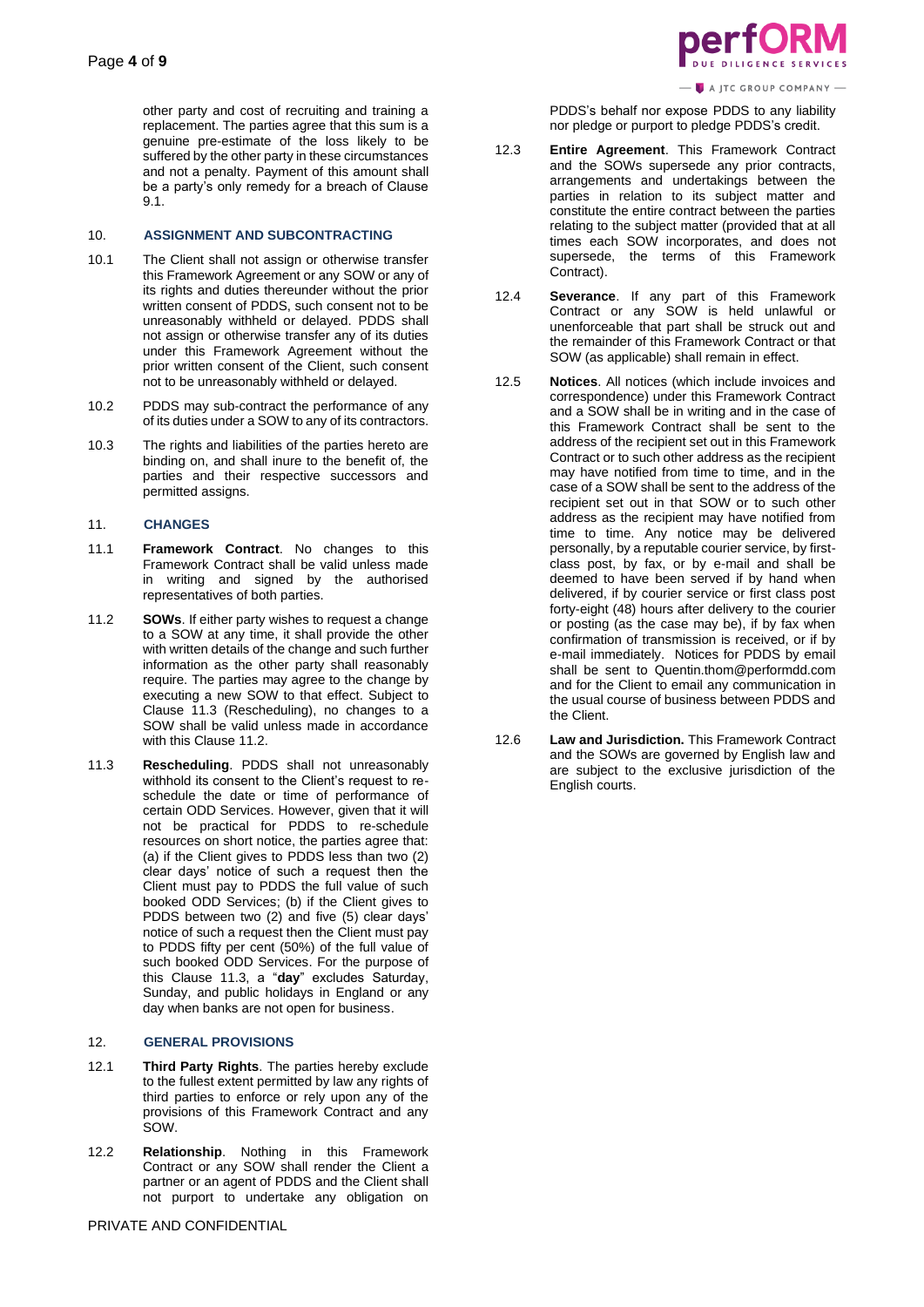

| <b>SIGNATURE</b>                     |                                            |
|--------------------------------------|--------------------------------------------|
| Signed for and on behalf of PDDS by: | Signed for and on behalf of the Client by: |
|                                      |                                            |
|                                      |                                            |
|                                      |                                            |
|                                      |                                            |
| Date.                                |                                            |
|                                      |                                            |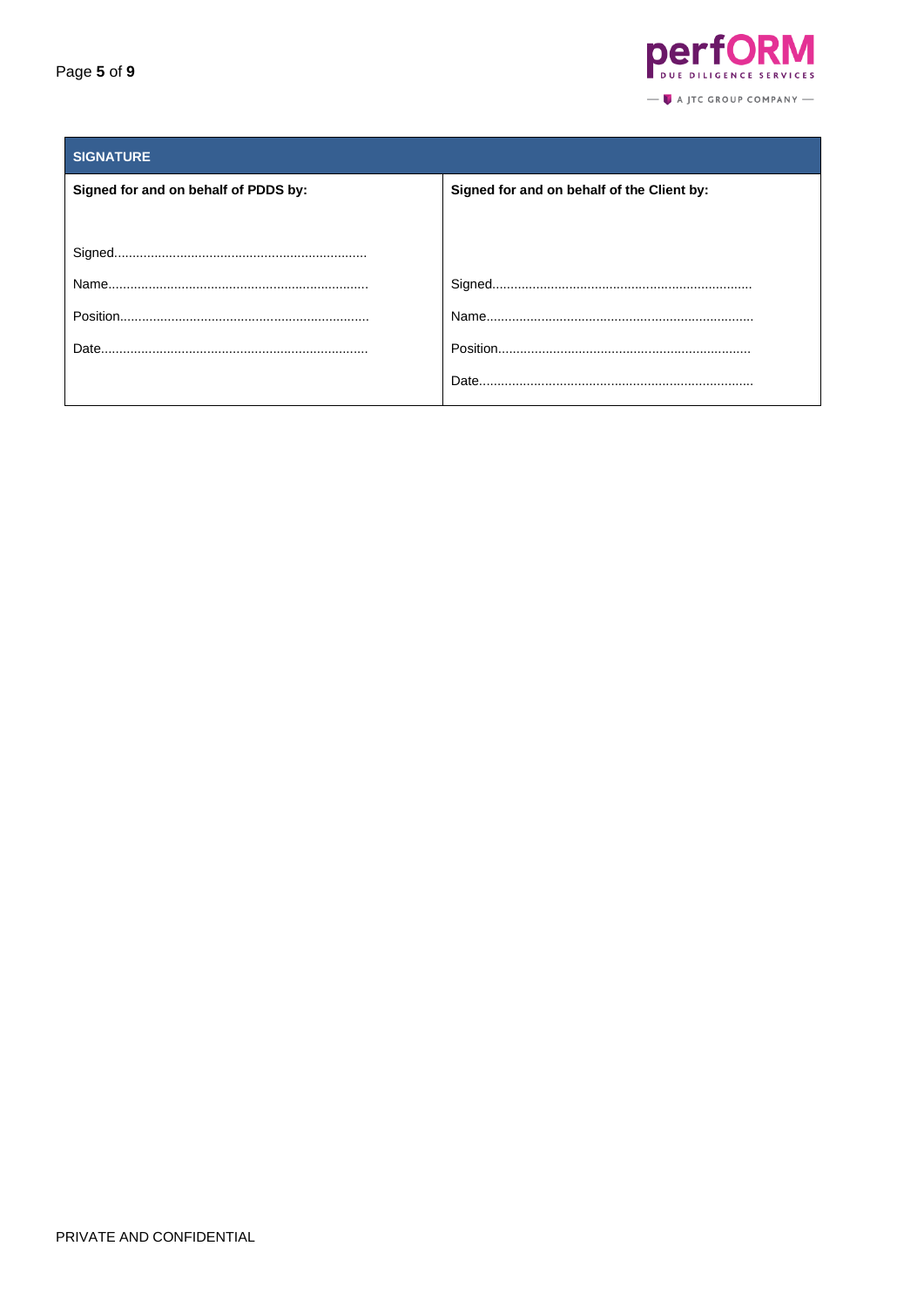

# APPENDIX – SOW Pro-Forma

# STATEMENT OF WORK

# [INSERT DATE]

# **BETWEEN**

[] whose registered office is at [] which shall hereinafter be referred to as the "Client"

# AND

perfORM Due Diligence Services Limited whose registered office is at The Scalpel, 18th Floor, 52 Lime Street, London, EC3M 7AF, UK which shall hereinafter be referred to as the "PDDS".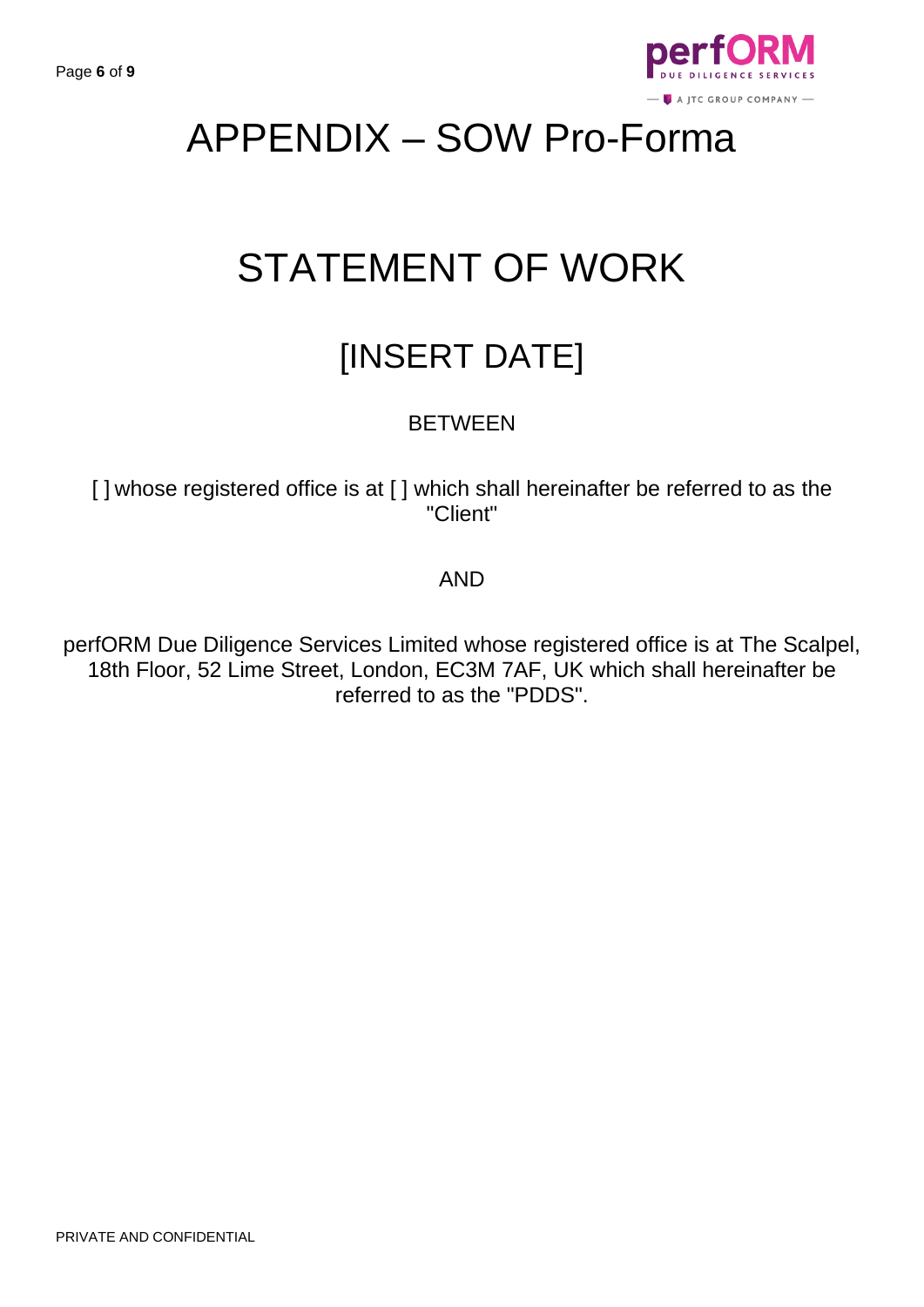

# STATEMENT OF WORK

This Statement of Work ("SOW") describes the requirements for the supply of services between perfORM Due Diligence Services Limited ("PDDS") and [] (the "Client"), together for the purposes of this SOW as the "Parties".

This SOW has been executed and delivered pursuant to Framework Contract dated [ ] ("PDDSFC") between PDDS and [ ] and is a Statement of Work as defined in the PDDSFC. This SOW shall be incorporated by reference to the PDDSFC and become a part of and be governed by the PDDSFC upon execution hereof by both parties. In the event of conflict between these terms and those contained within the PDDSFC, the terms contained within this SOW shall take precedence.

# CONTRACT INFORMATION

| <b>PDDS</b><br><b>Address</b><br>(contracting entity)                    | The Scalpel, 18th Floor, 52 Lime Street, London, EC3M 7AF, UK |
|--------------------------------------------------------------------------|---------------------------------------------------------------|
| <b>Client</b><br><b>Address</b><br>(contracting entity)                  | $\prod$                                                       |
| <b>Services Short Description</b>                                        | $\lceil$                                                      |
| <b>Supplier</b><br><b>Contact</b><br>(contractual)                       | $\left[\right]$                                               |
| <b>Client</b><br><b>Supply</b><br><b>Management</b><br><b>Negotiator</b> | $\prod$                                                       |
| <b>Client Business Representative</b>                                    | $\lceil$                                                      |
| <b>Services Start Date</b>                                               | $\lceil$                                                      |
| <b>Services End Date</b>                                                 | $\lceil$                                                      |
| <b>Termination Period</b>                                                | $\lceil$                                                      |
| <b>Invoicing Frequency and Timing</b>                                    | $\lceil$                                                      |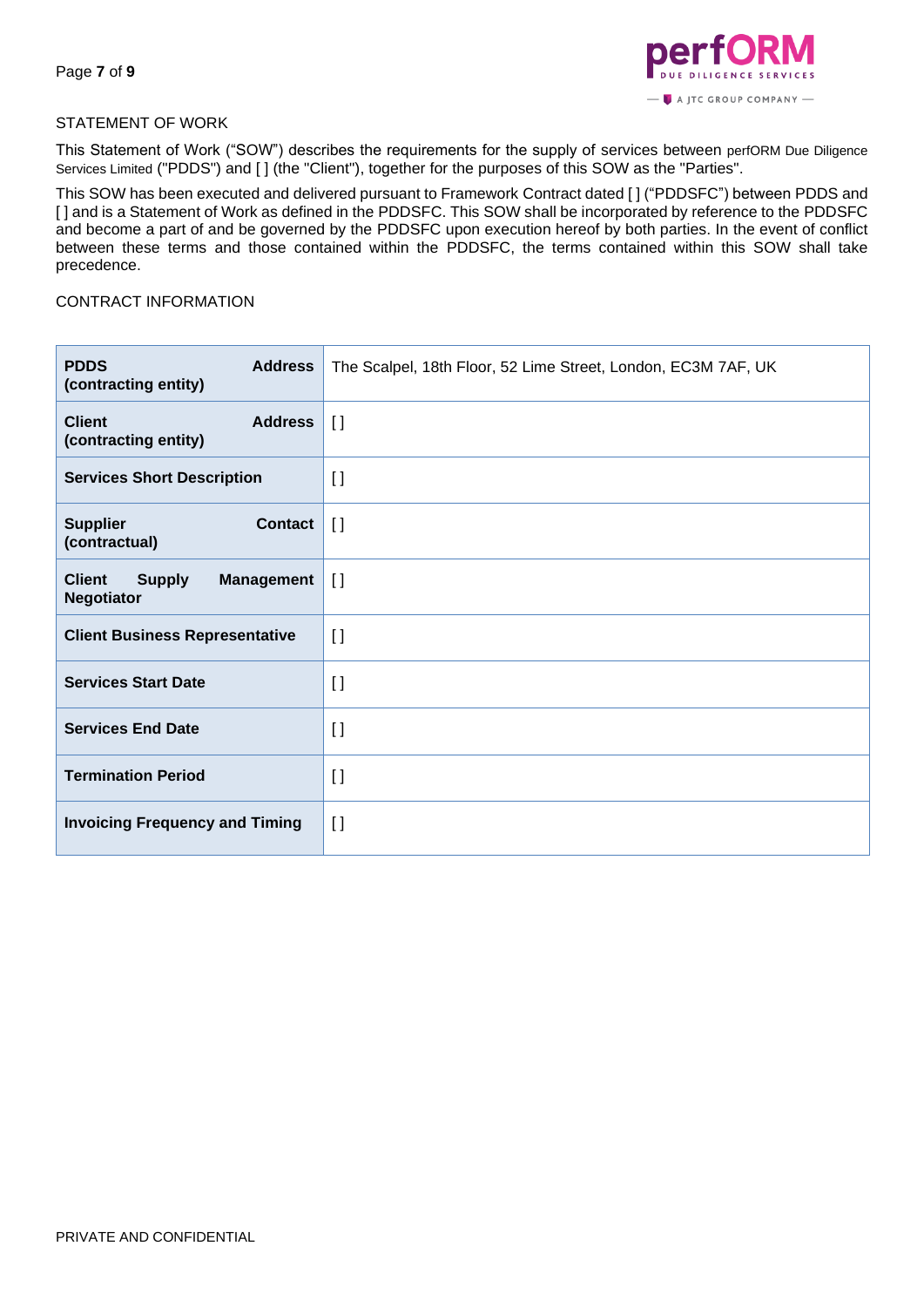

| <b>SUMMARY</b><br>1 |
|---------------------|
|---------------------|

 $\lceil$ 

|          | 2. SCOPE OF SERVICES / DELIVERABLES |
|----------|-------------------------------------|
| $\lceil$ |                                     |
|          |                                     |
|          | 3. DELIVERY PROCESS                 |
| $\lceil$ |                                     |
|          |                                     |
|          | 4. ASSUMPTIONS & DEPENDENCIES       |
| $\lceil$ |                                     |
|          |                                     |
|          | 5. PLACE OF PERFORMANCE             |
| $\lceil$ |                                     |
|          |                                     |
|          | 6. GOVERNANCE                       |
| $\lceil$ |                                     |
|          |                                     |
| 7.       | <b>CHARGES AND PAYMENT</b>          |

 $[ ]$ 

# **SIGNATORIES**

This SOW is governed in all respects by the laws of England and Wales and the Parties submit to the exclusive jurisdiction of the English Courts.

In witness whereof, the parties have caused this SOW to be signed by their duly authorised representation for and on behalf of them.

**FOR AND ON BEHALF OF:** perfORM Due Diligence Services Limited

| Signature         |  |
|-------------------|--|
| <b>Print Name</b> |  |
| Title             |  |
| Date              |  |

**FOR AND ON BEHALF OF: [\_\_\_\_\_\_\_\_\_\_\_\_\_\_\_\_\_\_\_\_\_\_]**